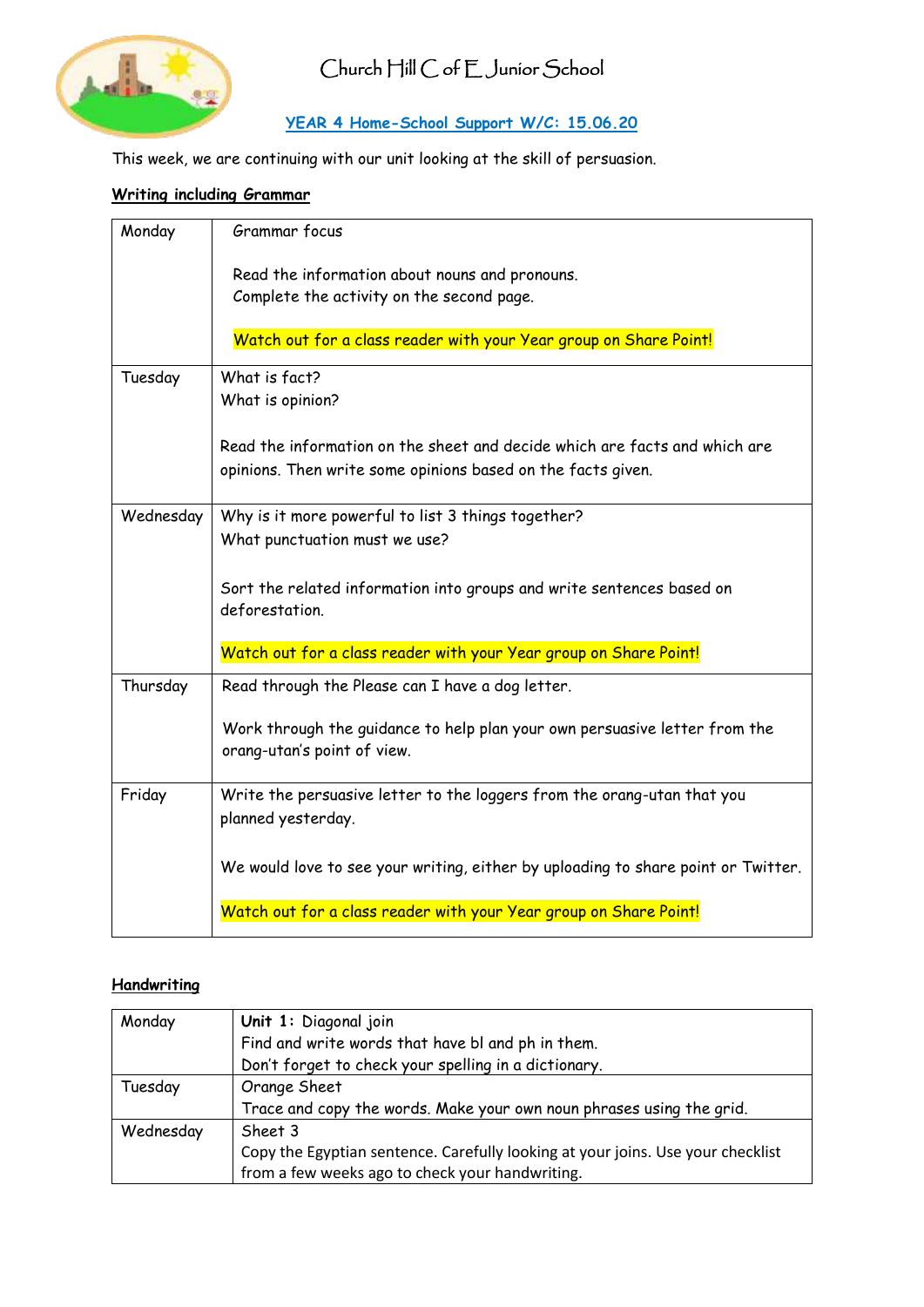#### **Spellings for the week**

| THESE WILL BE TESTED IN A WEEKLY HIVE GAME ON A FRIDAY MORNING!<br>ANTS - 11am, BEES 11:15am, CATERPILLARS 11:30am AND DRAGONFLIES 11:45am.<br>Here are the codes that you will need to join the game! |        |        |        |
|--------------------------------------------------------------------------------------------------------------------------------------------------------------------------------------------------------|--------|--------|--------|
|                                                                                                                                                                                                        | ŤĠ     |        |        |
| 935787                                                                                                                                                                                                 | 559501 | 481232 | 178194 |

**Ants** - High frequency words. Plus, some key Y3&4 words.

| Ants | $-4$ | promise | purpose | quarter | more  |
|------|------|---------|---------|---------|-------|
|      |      | morning | most    | mother  | mouse |

**Bees** – learn the first 12

**Caterpillars** – bees words plus next line. **Dragonflies** – as caterpillars, plus next line.

#### **Suffixes -ation**

These suffixes help to form nouns from verbs to describe a state, condition, action, process, practice, or the result thereof.

#### RULES

1. Just add -ation

2. When you add -ation to a word ending with 'e', drop the 'e' then add -ation

3. When you add -ation to a word ending 'ate', drop the 'ate' and add -ation.

|                            | probably   | promise     | purpose     | quarter      |
|----------------------------|------------|-------------|-------------|--------------|
| $\mathbf{\hat{a}}$<br>Bees | station    | donation    | vibration   | information  |
|                            | adoration  | sensation   | preparation | admiration   |
| Caterpillars               | decoration | population  | duration    | registration |
| Dragonflies                | invitation | deprivation | combination | perspiration |

Please use the attached 'Spelling menu' to encourage learning.

#### **Maths**

Finish every day's lesson with Times Table Rock Stars Practice.

[https://whiterosemaths.com/homelearning/year-4/](https://whiterosemaths.com/homelearning/year-4/ )

Please find sheets on the home learning tab.

Monday Summer Term- Week 6- Lesson 1: Add two or more fractions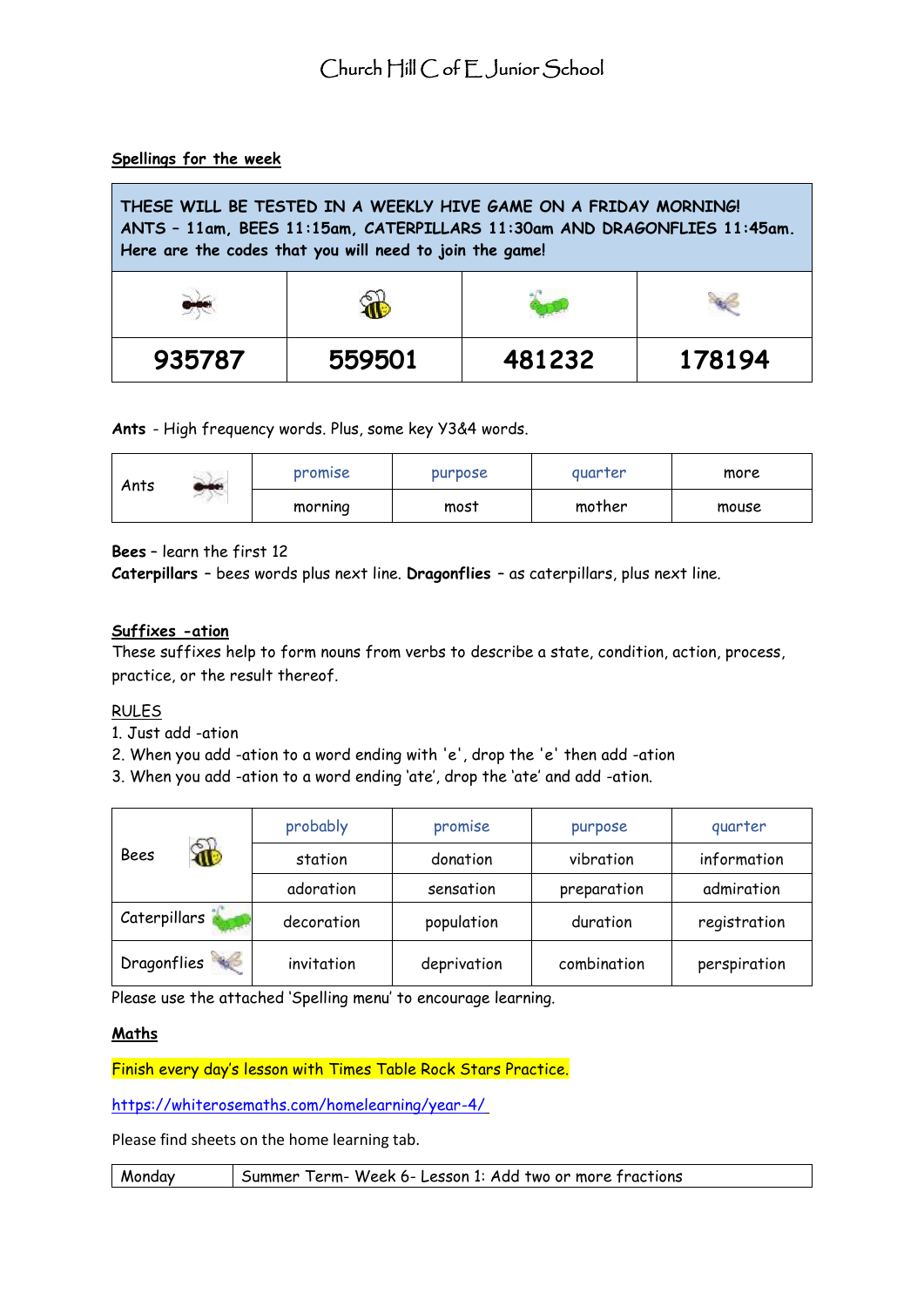## Church Hill C of E Junior School

| Tuesday   | Summer Term- Week 6- Lesson 2: Subtract 2 fractions    |
|-----------|--------------------------------------------------------|
| Wednesday | Summer Term- Week 6- Lesson 3: Fractions of a quantity |
| Thursday  | Summer Term- Week - Lesson 4: calculate quantities     |
| Friday    | Summer Term- Week - Lesson 5: Friday Challenge         |

Why not try some active maths too? Select your year group, teaching objective and have fun! <https://www.teachactive.org/my-account/?code=CESUV>

#### **Creative**

| Monday    | French                                       |                                                                                                                                                                                                       |
|-----------|----------------------------------------------|-------------------------------------------------------------------------------------------------------------------------------------------------------------------------------------------------------|
|           | <b>Animaux - Animals</b>                     |                                                                                                                                                                                                       |
|           |                                              |                                                                                                                                                                                                       |
|           |                                              | These are the words you are going to learn this week:                                                                                                                                                 |
|           | un chat                                      | un chien                                                                                                                                                                                              |
|           | un oiseau                                    | un hamster                                                                                                                                                                                            |
|           | une souris                                   | un lapin                                                                                                                                                                                              |
|           | un cochon d'inde                             | un poisson rouge                                                                                                                                                                                      |
|           | un cheval                                    |                                                                                                                                                                                                       |
|           |                                              | Do you know what any of these animals are already?                                                                                                                                                    |
|           |                                              | Go through the presentation 'French animals'. Try to pronounce each animal<br>the best you can. https://www.bbc.com/bitesize/clips/z4jc87h<br>https://www.youtube.com/watch?v= ms7e7O7TRk&safe=active |
|           |                                              |                                                                                                                                                                                                       |
|           |                                              | When you have practised them a few times have a go at the activity below.                                                                                                                             |
|           |                                              | Activity 1: Animal charades. With your family members, take it in turns to                                                                                                                            |
|           |                                              | act out one of the animals you have learnt. Do not speak. The rest of the                                                                                                                             |
|           | group is to guess what animal you are.       |                                                                                                                                                                                                       |
|           | make up your own verse to the nursery rhyme. | Activity 2: Have a go at singing the song and putting in actions. You may even                                                                                                                        |
| Tuesday   | <b>Science</b>                               |                                                                                                                                                                                                       |
|           |                                              | Lesson 1 - Identify different habitats and their threats.                                                                                                                                             |
|           | poster.                                      | Read the guidance sheet, watch some videos, complete the table and design a                                                                                                                           |
|           |                                              |                                                                                                                                                                                                       |
| Wednesday | <b>Science</b>                               |                                                                                                                                                                                                       |
|           | Lesson 2 - Describe environmental dangers    |                                                                                                                                                                                                       |
|           | cards.                                       | Read the guidance sheet, watch some videos, complete endangered animal                                                                                                                                |
| Friday    | Father's Day Cards                           |                                                                                                                                                                                                       |
|           |                                              |                                                                                                                                                                                                       |
|           |                                              |                                                                                                                                                                                                       |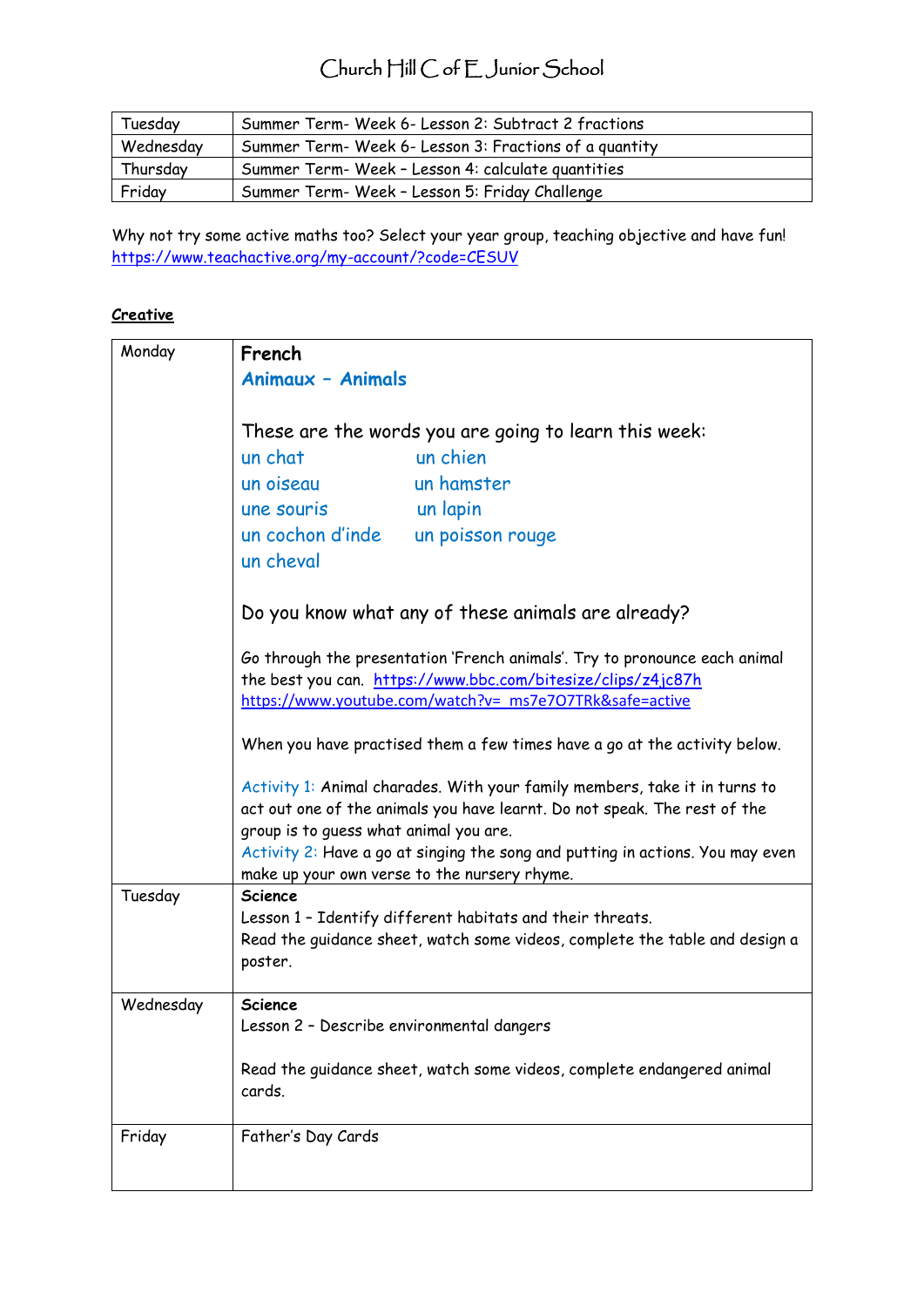